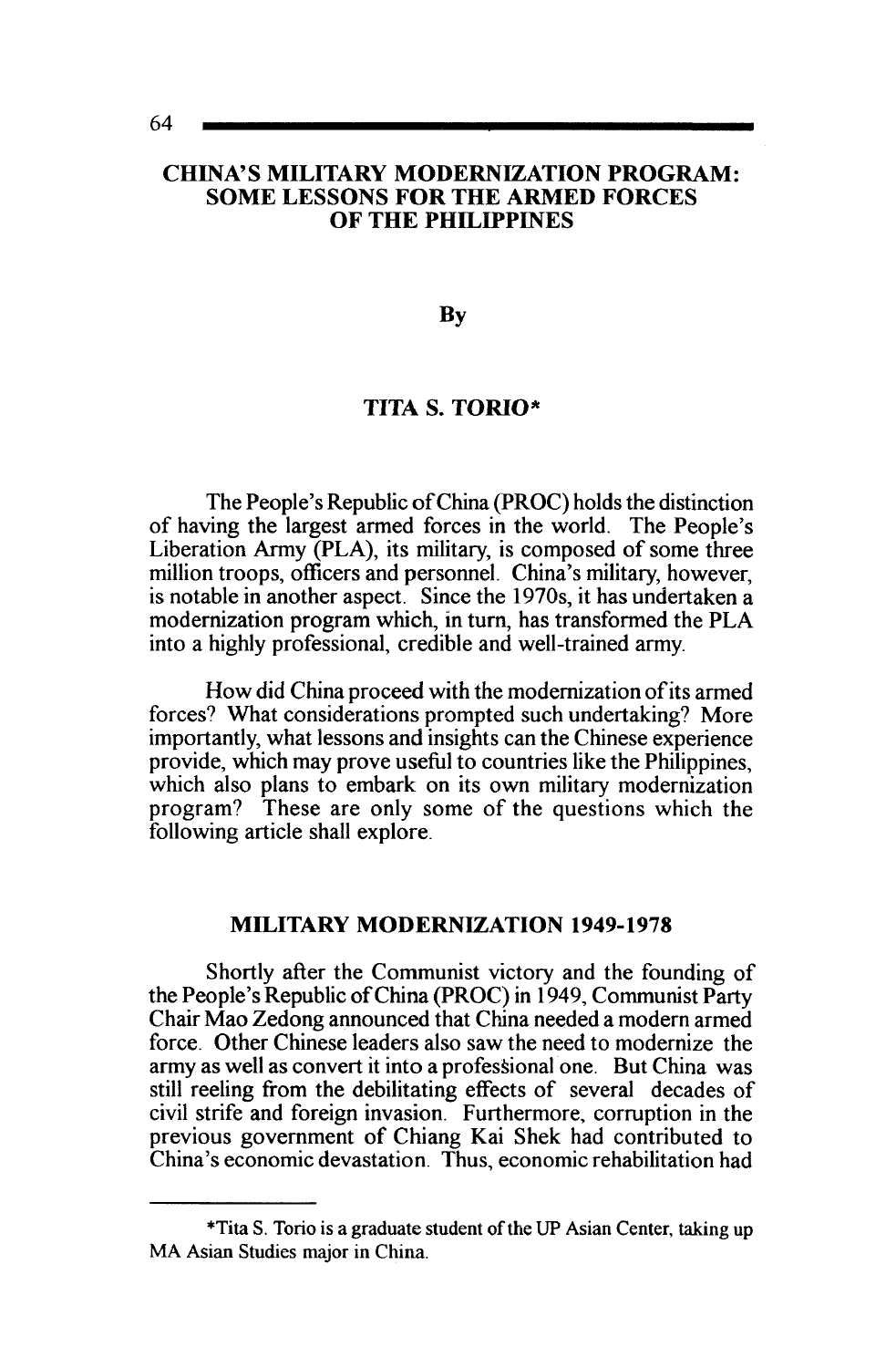first claim on the scarce resources of the country, and the modernization ofthe army could only proceed in a slow and limited manner.

Because the modernization of the military would entail tremendous costs, the Chinese sought assistance from the Soviet Union. But Stalin was reluctant to support the Chinese bid to develop independent capability to produce arms. Moreover, China and the Soviet Union got embroiled in the Korean War from 1950 to 1953. As a result of the huge losses it suffered in the war, China realized that the PLA could no longer rely solely on the size of its army and the willingness of its soldiers to fight. Structural reforms, an updated military strategy and upgrading of weaponry were also badly needed.

After Stalin's death in 1953, China and the Soviet Union forged a partnership that was characterized, among others, by the massive transfer of Soviet technology and sending of Soviet advisers and experts to the PROC.<sup>1</sup> China's limited military modernization finally began. The PLA's organization and concepts were revamped. A Soviet military mission that was set up in Beijing in 1950 was reactivated. Soviet manuals were translated into Chinese and incorporated into the modernization programs of the PLA, while weapons were upgraded. The most impressive advance took place in the Air Force which was non-existent before the Korean War. By the mid-50s, China's Air Force had some 4,000 small combat aircraft. By the end of the decade, China was already producing Soviet designed weapons, from small arms to tanks and submarines.

Moreover, changes were implemented in the training and education of Chinese military officers. Army commanders obtained formal training to prepare them for military life. Military academies were also strengthened. "Regulations on the Service of Officers were promulgated for the first time, which instituted a system of ranks, regular channels of entry into the officer corps, and professional criteria for advancement as well as insignia.<sup> $\frac{1}{2}$ </sup> Also, new organs were created to manage the military establishment.

During this time, China's aspiration to develop nuclear capability also began to materialize. Again the Chinese sought Soviet assistance to develop a nuclear program, but the joint venture fizzled out because the Soviets wanted to exercise control over China's nuclear weapons. Further deterioration of Sino-Soviet relations in the second half of the 1950s and the cutting off of all Soviet aid to China in the 1960s adversely affected the modernization of the PLA. Undaunted, the Chinese leaders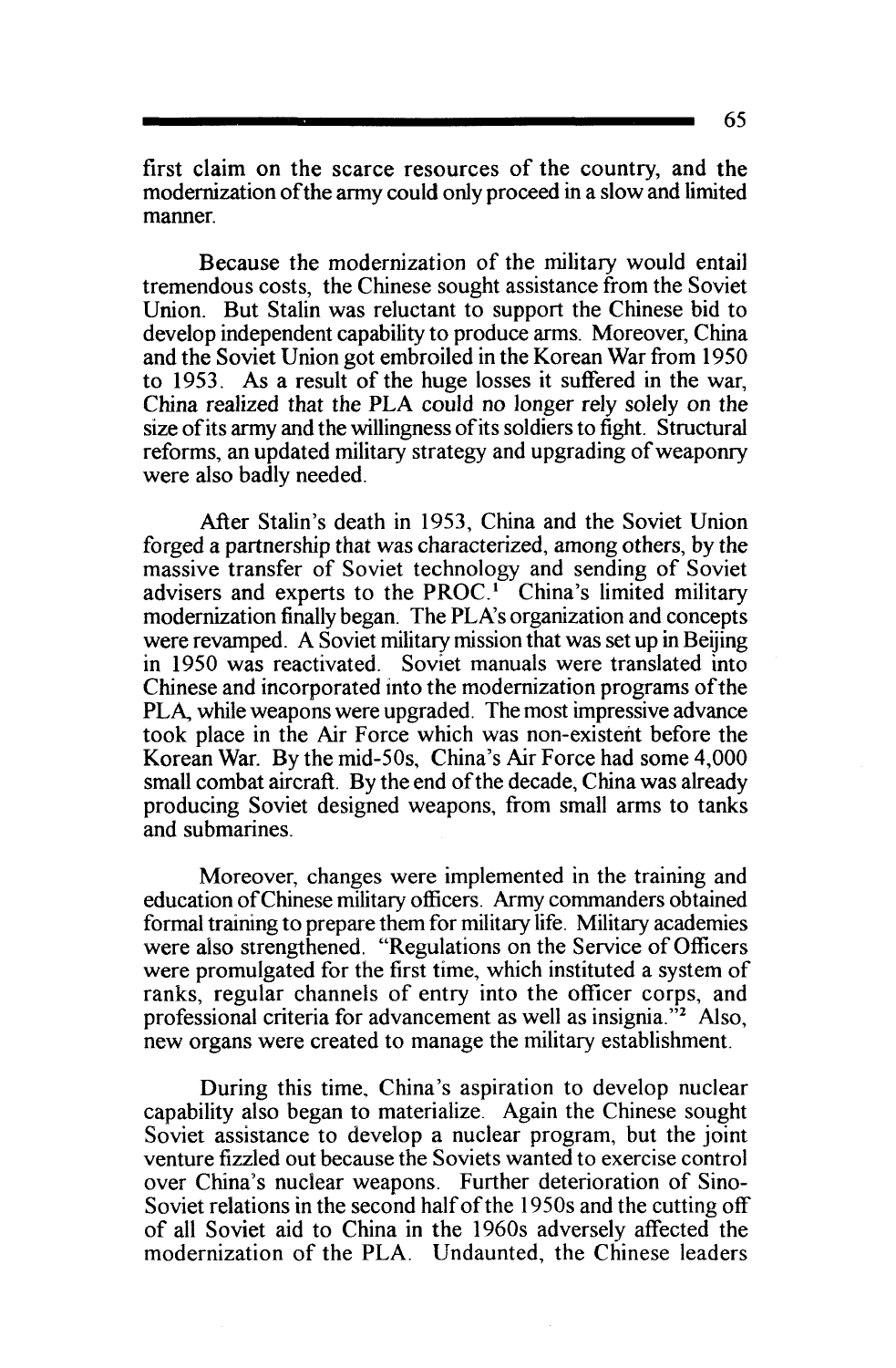stressed self-reliance. Despite the lack of logistical support, China managed to carry out an indigenous nuclear program, but this came at the expense of large-scale development of conventional forces.

# **MILITARY MODERNIZATION 1978-1994**

China's current military modernization is viewed not solely as a response to security concerns, but as part of a much broader vision ofbringing China to the ranks of the world's leading powers by the year 2000. To accomplish this, China's leaders believe that the military must be brought up to the standards of the most advanced countries. This, in tum, would require implementing comprehensive measures to address the many problems affecting the military establishment.

In 1975 and 1978, assessments conducted by the Military Commission of the Communist Party revealed the following problems besetting the PLA: (1) Lin Biao's leadership which bred factionalism, "mountain-stronghold" mentality, and the use of the army for partisan politics, while losing sight of the military's primary functions; (2) lack of discipline resulting in poor confidence in the army's combat effectiveness; (3) a bloated military organization; (4) deficient recruitment, promotion and retirement systems; (5) inadequate training to enable the army to cope with modern warfare;  $(6)$  insufficient and obsolete military equipment; and (7) an outdated military strategy. While Party officials were one in saying that the military badly needed reforms, there were many disagreements on how these will be carried out. Nevertheless, the assessments and subsequent discussions already pinpointed the problems that had to be addressed immediately.

With the avid support of top Chinese officials led by Deng Xiaoping, the PLA began a campaign to attain the so-called "three transformations": modernization *(xiandaihua),* revolutionization *(geminghua)* and regularization *(zhengguihua).* Modernization entails the procurement of modem weapons and formulation of a strategic doctrine attuned to the times. Revolutionization means adherence to the Party line which is to build socialism with Chinese characteristics under the guidance of Marxism, Leninism and Mao Zedong thought. Regularization includes professionalization and streamlining of the armed forces.

The objectives of China's military modernization can be classified into two. The short-term objective is to enhance combat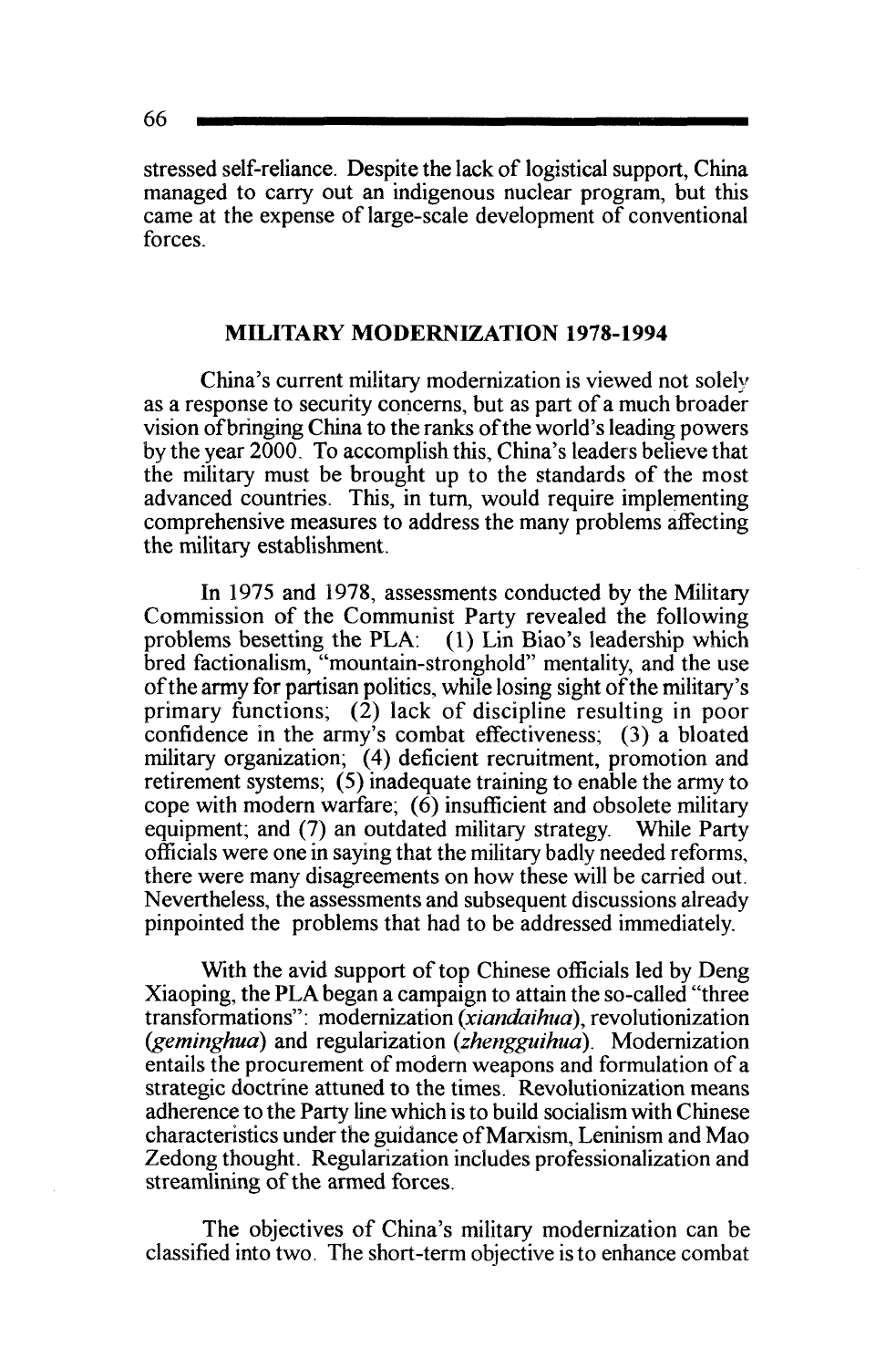effectiveness. This involves the upgrading of weapons and equipment and improvement in the recruitment and training of officers and enlisted personnel. Military leaders recognize that most commanders lack experience in dealing with the intricacies of planning and employing combined arms operations. They also realize that contemporary warfare is radically different from the battles fought by Mao and the Red Army in the 1930s and 40s. Thus. some 1,000 commanders were sent back to military academies to learn new ideas and tactics.

The long-term objective is to build a self-sustaining industrial base. The withdrawal of support by the Soviet Union has made China realize the need to develop its own strategic weapons and space programs without relying on external assistance. So far, China has succeeded in producing quality weapons from old models, and has garnered a huge market from countries in search of more affordable weaponry. To remedy the technological lag, the newly created Commission in Charge of Science, Technology and Industry for National Defense (CCSTIND) was made responsible for the defense establishment's research and development program

Still, China is aware that for the military modernization program to succeed, it will have to meet several challenges. First, China's armed forces is the world's largest. Streamlining thus introduces problems concerning the kind and availability of assistance to demobilized forces. On the other hand, upgrading the skills and improving the combat effectiveness of the remaining troops will have to be systematic and sustained if it is to be effective. Second. China's military doctrine needs to be "fine-tuned" because of the complex nature of modern warfare as seen in the recent Gulf War. Also, China's science and technology is not at par with those of the major powers. Its armed forces lack the kind of training that will enable them to adapt to modern warfare. Indeed, military planners, specially in the Pentagon, are now claiming that the "information domain is the future battlefield. "3 The question therefore is, what steps have China taken to meet these major challenges to its military modernization program?

### *The Chinese Armed Forces*

Born out of the partisan struggles of guerilla forces in the 1930s, the role of the PLA has changed in the course of time. Before the founding of the PROC, the PLA was, in Mao's words, "one of the three main weapons with which we have defeated the enemy." After the liberation, the PLA was expected to help the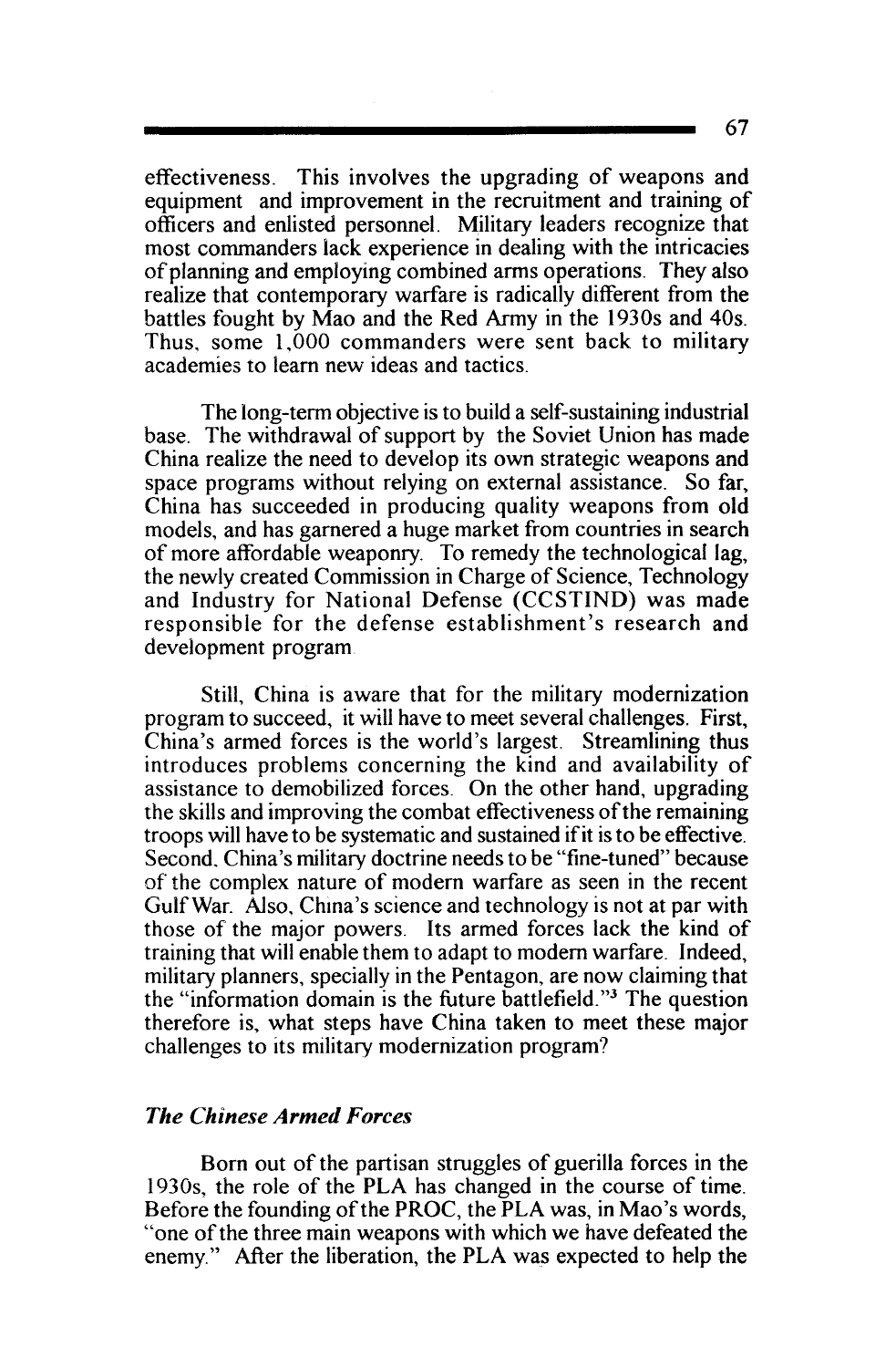68

Party and the Chinese people consolidate the gains of the revolution, establish a new socialist order and rehabilitate the economy. Today, it is being suited up to be a vanguard of the modernization programs of China and a partner in national development.

**Army.** In 1987, as part of the streamlining of the armed forces, some one million ground troops were demobilized, leaving the PLA with three million active forces. Regional commands were reduced from 11 to 7 and more than 4, 000 divisional and regimental units were either dissolved or combined. The streamlining was aimed at producing a "lean and mean" army that is combat worthy. Problems concerning the bloated character of the military and its combat effectiveness had earlier hounded Party officials and military leaders, for despite the size of its army, China lost in separate clashes with Soviet and Vietnamese troops. The PLA was also restructured to adapt to its peacetime role. Its arsenal of weapons was also bolstered with a good number of self-propelled artillery, towed artillery, multiple rocket launchers and surface-to-air missiles. Several modem electronic equipment, including those used for meteorological and aeronautics purposes, were likewise acquired to improve the mobility of the ground forces<sup>4</sup>

**Air Force.** Starting off as a miniscule group in the late 1940s, the PLA Air Force (PLAAF) has managed to build up its fighting capabilities without relying on external help. In the 1960s, after Soviet assistance was halted due to the Sino-Soviet rift, the PLAAF copied and modified various Soviet aircraft such as the MIG-19 and MIG-21 fighters, the Tu-16 bomber and the Mi-4 helicopter. The PLAAF also developed various indigenous aircraft such as the A-5 ground-attack aircraft and F-12 light interceptor at Nanchang, the F-8 interceptor at Shenyang and the F-9 interceptor at Chengdu. Quality control measures broke down during the Cultural Revolution, but the Air Force persevered. Flying schools were also improved. By the early 1970s, the PLAAF proceeded with the development of the F-8 and F-8 II interceptors, then China's most ambitious project. Following China's rapprochement with the US and increased contacts with other major powers, it was able to acquire modem aircraft. In 1989, however, the US suspended its arms sales to China on account of the Tienanmen Square incident. forcing China to turn to Russia and other European countries for modern aircraft and equipment. But the high cost, the lack of an imminent threat to its security, and the current emphasis on research and development may deter China from proceeding with such purchases. The PLAAF is also streamlining its forces. It has reduced its total active duty force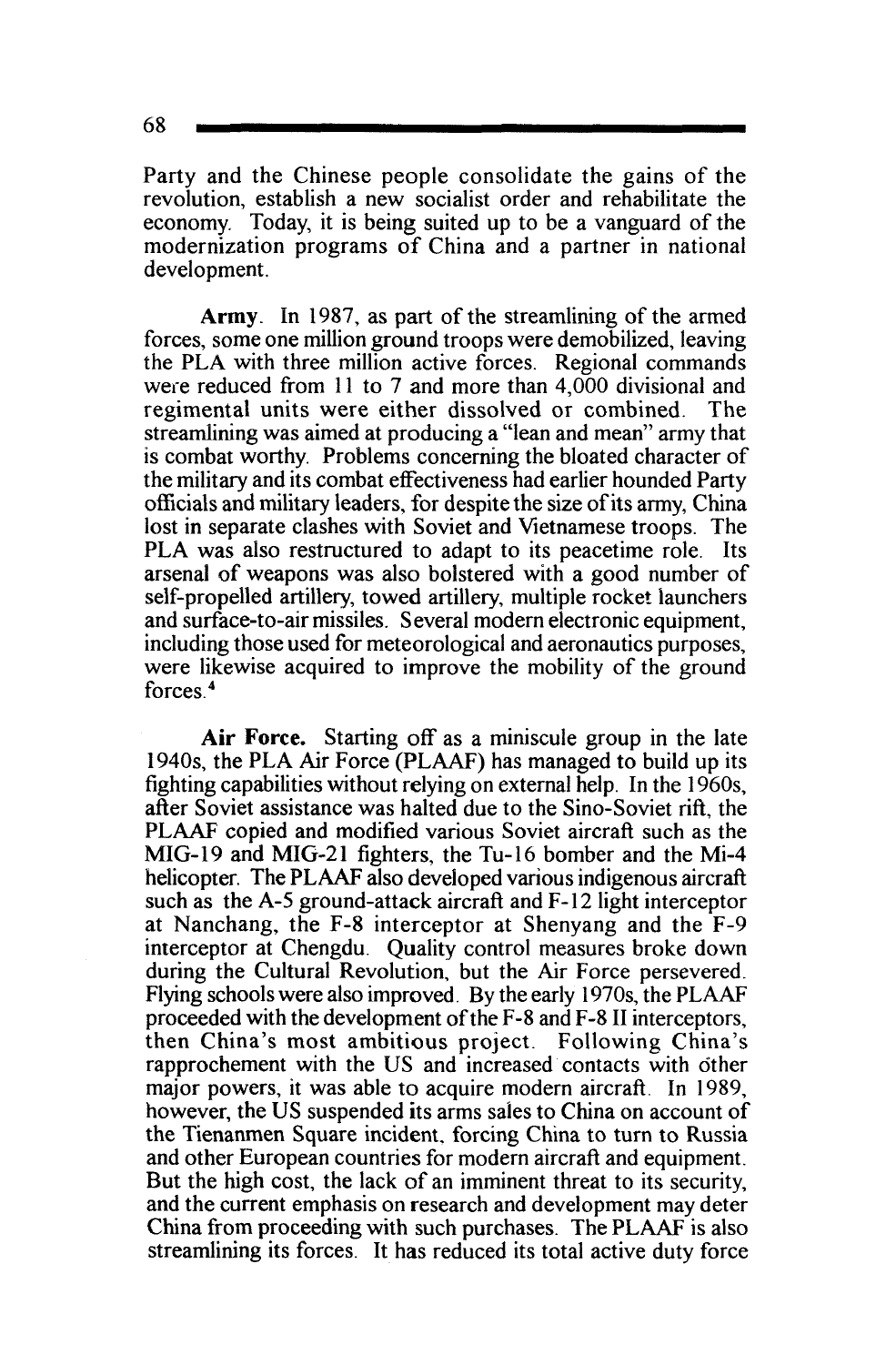by one-fourth, to approximately 500,000. At present, thePLAAF has 8 command posts and 4 air corps.<sup>5</sup>

Navy. China's PLA Navy (PLAN) has traditionally been a coastal defense force. For several decades, its fleets, organized geographically into the North, South and Eastern Sea, have consisted mainly of aging patrol and coastal combatants. The Navy, however, has indicated that it will no longer be confined to coastal defense. Instead, it seeks to develop a regional power projection capability by augmenting its fleet and equipping its forces with modern armaments. Along this line, improvements in both the conventional and nuclear submarines will be undertaken to enhance submarine warfare. Not surprisingly, the modernization of China's Navy has been viewed with anxiety by its neighbors, particularly the ASEAN countries which also claim all or some of the Spratly Islands and Taiwan.

### *Recruitment and Education*

The PLA enjoyed lot of prestige before and shortly after the 1949 Liberation; as a result many young men wanted to join the armed forces. But over time, the PLA's prestige waned. The salaries of PLA soldiers and officers are now lower compared to their civilian counterparts. In addition, the PLA's tradition dictates that soldiers adhere to simple life and hard struggle. On the other hand, the PLA cannot provide adequate training, weaponry and equipment. Not surprisingly, many young people in China would rather seek jobs that pay higher and provide quicker upward mobility in society.

To atract more young and talented recruits into the PLA, China decided to convert the military's basic-level schools into degree-granting colleges and offered early admission for high school graduates. Although recruits still undergo medical examination and background investigation for criminal records, family background is no longer deemed relevant. The new military service law states that all citizens "regardless of nationality, race, profession, family background, religious belief and level of education have a military obligation." $\delta$  This is a departure from the Conscription Law of 1955 which excluded family members of "counter-revolutionary elements, feudal lords, bureaucratcapitalists and other perceived oppressors ofthe Chinese people."

It is estimated that some 10,000 candidates are recruited by PLA-run schools every year from among high school graduates. Those who pass a screening test are trained to become "command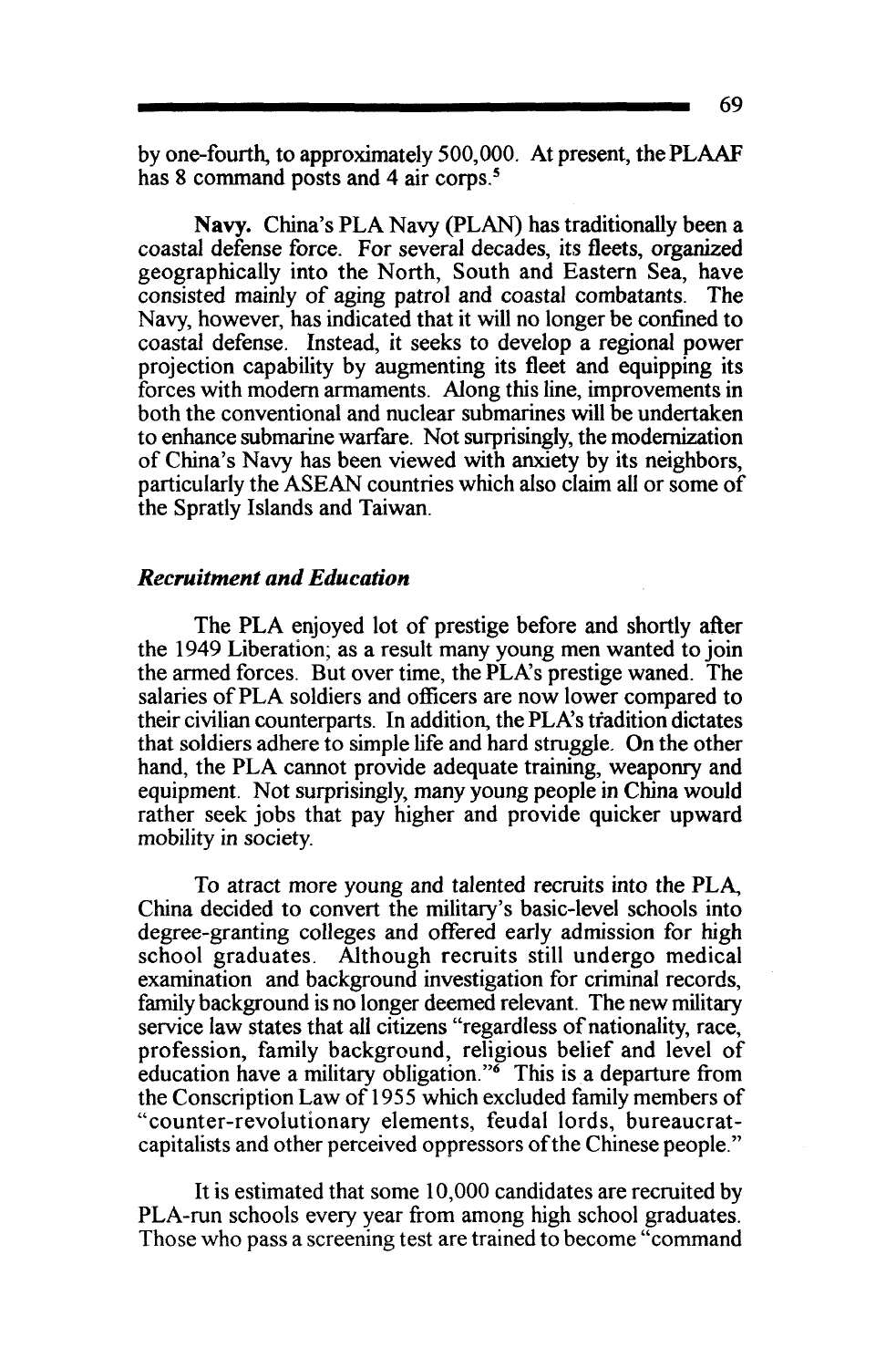70

cadres" or professional and technical staff. Those who become officers are expected to attend "command schools" before they are commissioned and allowed to graduate. Moreover, professional and technical skills are improved through required attendance at designated schools before officers get their promotion. Aging officers with little education are sent to schools to enhance their knowledge and improve their chances of getting promoted. Before, conduct and performance in battle was a major criterion for promotion. Today, academic qualifications and accomplishment of tasks- many in offices and seldom in battlefield or in troubled spots - matter much. The old or retiring officers lament over these developments in the recruitment, training and promotion of soldiers. But the PLA is adamant in selecting young people with academic preparation for its officer corps.

China has realized that an educated corps of officers is an important requisite if it is to ensure the success of structural reforms and improve combat effectiveness in the armed forces. Today, under the modernization program, China's military emphasizes quality over quantity and technical proficiency over political and ideological purity, in a bid to match the prowess of the armies of other countries.

### *Military Doctrine and Strategy*

Mao's concept of a "people's war" served as the main theoretical guide of China's PLA from the war of resistance against Japanese invaders, up to the early years of China's socialist construction. Developed during the 1930s, the "people's war" strategy entails the formation of a united front led by workers and peasants, for a guerilla war against the landlords and their foreign and domestic allies, in what has been called the national democratic revolution.

Since the 1970s, however, the same concept has been modified into a "people's war under modem conditions." In principle, Chinese military tacticians still accept Mao's concept of "active" or "positive" defense as the core of their strategy to defend China in a possible armed conflict. But new strategies have also been adopted, including that of nuclear deterrence, where China's strategic nuclear forces define their role as one of counter-strike.

With the collapse of the Soviet Union and the forging of diplomatic ties between China and the US, China has also shifted from the idea of a general war with the Soviet Union, to smallscale and politically intense wars around its periphery. In 1985,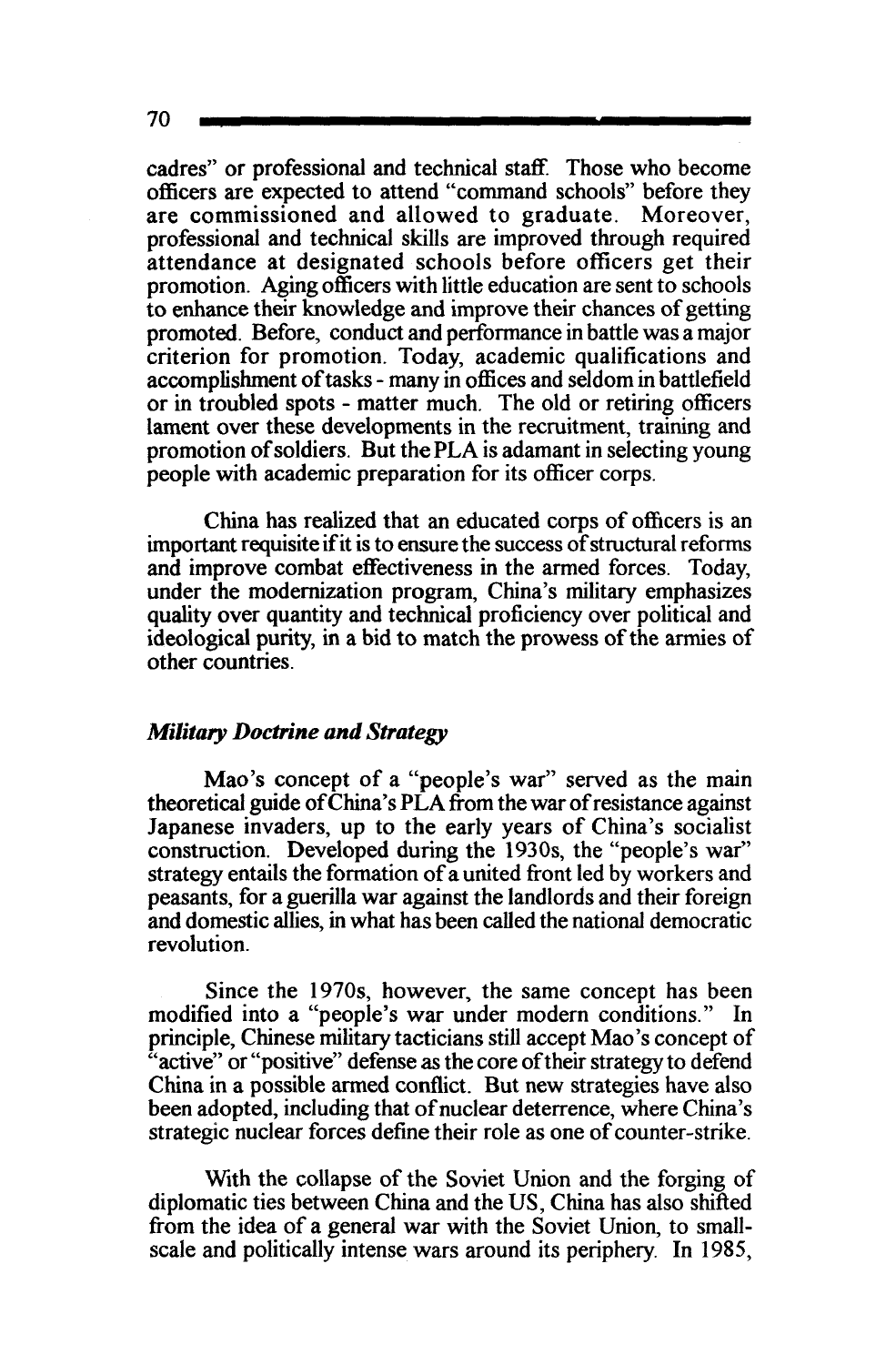the Military Commission of the Chinese Communist Party concluded that "the potential for world war" has "diminished" and that future conflicts are "likely to be limited, regional, brief but intensive. "7 The GulfWar of 1991, with its precision, swiftness and use of some of the most lethal war technology and military operations, has likewise had an impact on China, as seen in its current shopping list of sophisticated military equipment and heavy investment in research and development. Indeed, in terms of doctrine, the GulfWar has only "accelerated the PLA's attention to low-intensity conflict. This has meant increased attention to the development of combined arms, rapid deployment units, mobility, long-range force projection, and the development of blue water naval capability." $\frac{1}{s}$  In addition, China is now giving importance to the upgrading of short- and medium-range missiles for use in conventional combat.

# *Defense Spending*

In the early 1990s, China's defence spending grew at about 5 percent per year. For 1990 alone, China allocated 29 billion yuan or \$6.1 billion to the military, signalling "the first real growth in formal defence spending in eight years and a reversal of a decadelong decline in the military's share of the state budget."<sup>9</sup> In 1993, China's defense spending was estimated at \$45 billion, an amount surpassed only by the United States at  $$274.3$  billion.<sup>10</sup>

Several reasons account for the increase in the military's share of the national budget. These are: ( 1) the operational needs and morale problems of the PLA; (2) the cost of deploying troops during the Tienanmen crisis and maintaining paramilitary police and soldiers in Beijing, and sending troops in troubled spots such as Tibet, South China Sea islands and along disputed borders; (3) the need to improve the living conditions of ordinary soldiers; (4) compensation and other benefits for over a million Chinese soldiers who were demobilized in line with the troop reduction policy in the mid-1980s; (5) new facilities for troops; and (6) acquisition of modern weapons and equipment for the Navy and Army.<sup>11</sup> Moreover, it appears that China will continue to raise its defence budget as it undertakes a more comprehensive military modernization program.

Reports show that the state provides 70 percent of the funding requirements of the military. Nonetheless, the military is required to look for other funding· sources to ease the burden of the civilian populace. So far, arms sales to other countries has been a particularly rich source of additional funds for China's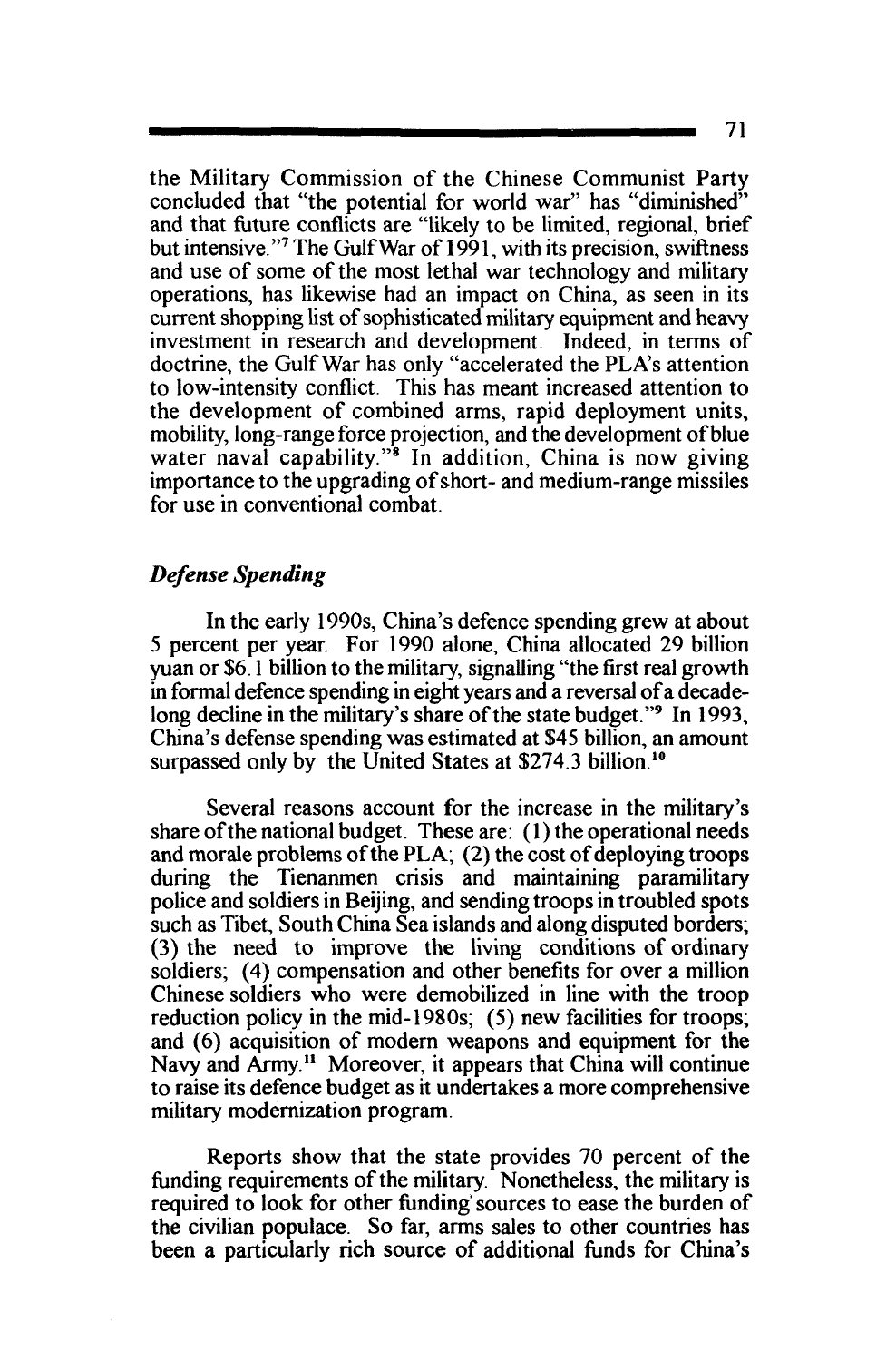72

military modernization. China has supplied arms to Egypt, Iraq, Iran, Saudi Arabia, Pakistan, Cambodia's guerilla factions, Thailand and Myanmar. Profits from arms sales in tum, have been used to intensify research and development and to buy more sophisticated weapons from western countries.

### *Technology Transfer*

China is fully aware of its military-technological gap vis-avis the United States and Russia, which can be considered on the cutting edge of modem science. To narrow down this gap, China has engaged in a broad-based program of scientific and technical cooperation with many countries, both in the developed and developing world. It has signed agreements with 57 countries and has cooperative relations with 108 countries and regions. It has also joined 187 international non-governmental science and technological organizations under the United Nations. In addition, China's S & T organizations have participated in more than 280 international academic organizations. The Chinese Academy of Sciences, for example, has signed cooperation agreements with counterparts in more than 50 countries and regions. Of China's 340 sister-city relationships, approximately one-third are oriented towards science and technology collaboration. Taken together, these relationships not only give a boost to science and education in China, but also have broad implications for the modernization of the country's industrial base."<sup>12</sup>

In order to gain access to foreign technology, China, during the period 1981-89, signed 18,000 agreements and over 30,000 contracts for the introduction of technology and equipment, for a total of 415,000 projects. The Chinese government in tum alloted some 463.2 billion yuan (US\$98.5 billion) in counterpart funds.<sup>13</sup>

One of China's sources for new and improved technology is the United States. As of 1986, China and the US have inked 25 formal agreements on cooperation in science and technology. China has also sent some 40,000 students and scholars to the US between 1979 and 1986.<sup>14</sup> However, China's procurement of weapons from the US has been limited and selective because of economic considerations and concern over the increasing influence of western ideas and technology in Chinese society.

The benefits gained from technology transfer by the defence sector have been shared with the civilian sector. In the late 1970s, China began applying military technology to commercial purposes. Military industrial enterprises were used to produce goods for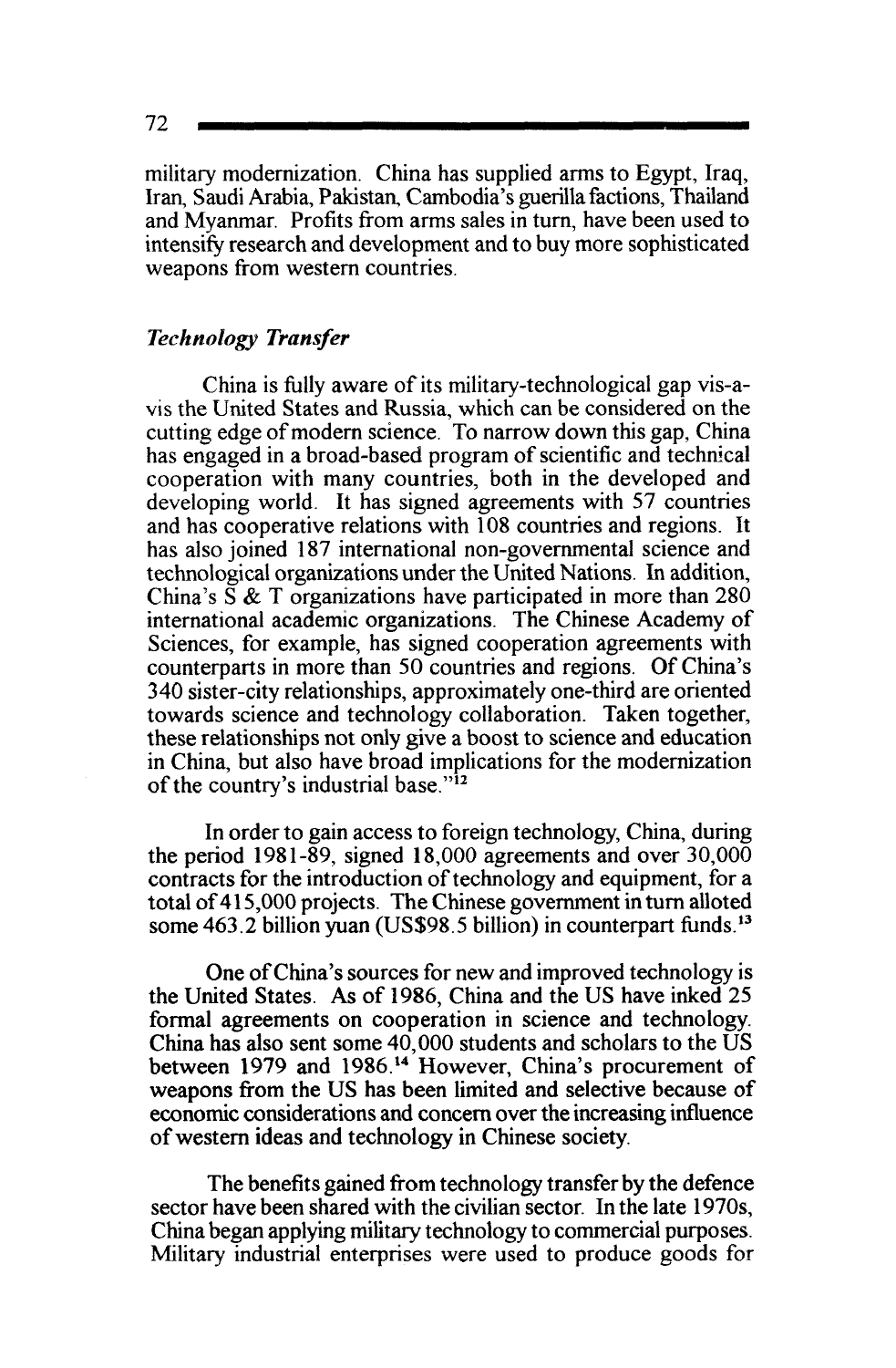civilian consumption under the principle of"integrating the army with the people." The initiative was supported by high ranking military officials who claimed that it has generated additional resources for the military, facilitated better relations with the civilian sector, and increased China's international investors and markets for non-military products.

### MILITARY MODERNIZATION IN THE PHILIPPINES

Like the PLA in China, the Armed Forces of the Philippines (AFP) will also be undergoing its own modernization program. The AFP, which consists of three service commands, the Army, *Air* Force and Navy, has long been saddled with serious problems: a bloated military organization, outdated equipment, a patronage system that breeds corruption, lack of professionalism and discipline, inadequate training, and the absence of a cogent military doctrine. It also suffers from poor credibility because of the continuing involvement of a number of soldiers and officers in criminal and illegal activities. Moreover, the AFP's combat effectiveness is suspect.

Proponents of military modernization in the Philippines hope that the program will be able to address the problems that beset the AFP. The program has five main components namely: 1) Force Restructuring and Organizational Development; 2) Capability, Material and Technology Development; 3) Bases and Support System Development; 4) Human Resources Development; and 5) Doctrines Development. The program goes beyond the usual procurement of modem weapons system and recognizes the need to develop a "defence force that is capable of performing a spectrum of roles in peace, crisis or war. In peacetime, the AFP has two roles: the traditional military role, and developmental and environmental role. In times of crisis, the role ofthe AFP is envisioned to include military counter-insurgency operations, support to police operations during civil disturbance and other contingencies, search and rescue operations, natural disaster relief operations and support to peacekeeping or enforcement efforts in pursuit of international commitments.<sup>715</sup>

The program also includes provisions that broaden the concept of national security, to cover not only territorial and political, but also economic and environmental security. Hence, the AFP is tasked to defend the country from incursions, both military and non-military, like smuggling and poaching in territorial waters by other nationals. Likewise, it is expected to provide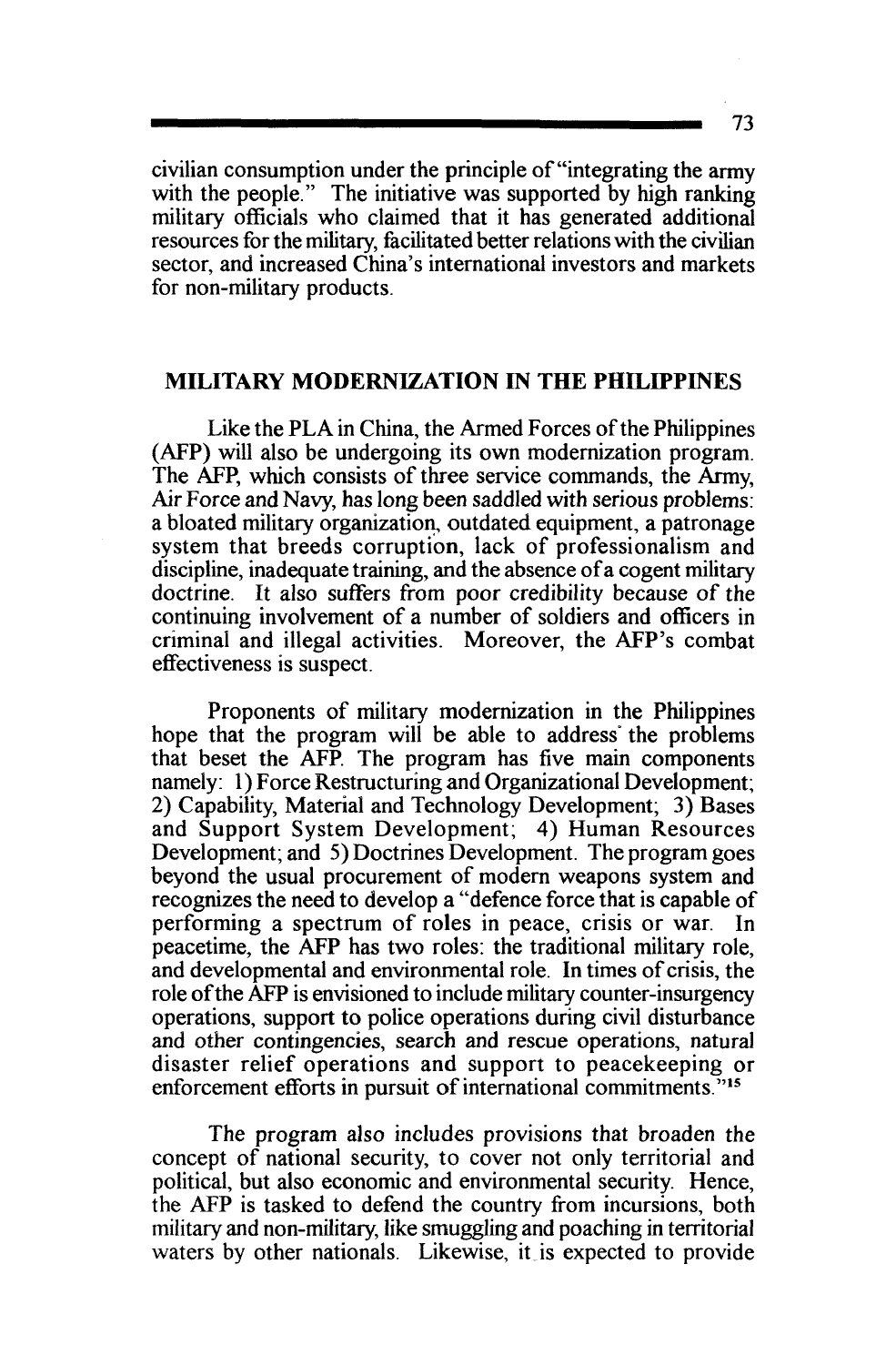support to the programs of government like environmental protection, socio-economic development, disaster preparedness and other peacetime functions.

Under the modernization program, the AFP shall adopt a self-reliant defense posture and shift to the external mode of defence. This in turn demands a credible force, both in terms of human resources and materiel. Because the development of its human component is deemed equally important as the acquisition of modern weapons and equipment, the modernization of the AFP will include programs to strengthen the patriotic spirit and raise the nationalist consciousness of the military, as well as instill respect for people's rights. Training will also be provided to help the AFP deal with the complexities of modern warfare and with the intricacies of diplomacy.

The modernization program of the AFP will be implemented over a period of 15 years. The budget for the program, which will come from various sources (e.g. taxes, proceeds from the sale, lease or joint development of military reservations) will be distinct and separate from the regular appropriations for the Department of National Defense and the AFP, and will be administered by the Secretary of National Defense. It will have a ceiling of 50 billion pesos  $(\hat{\mathbf{S}})$  1.9 billion) for the first five years; succeeding amounts may be increased commensurate to the growth ofthe country's GNP. To ensure reasonable purchases of modern weapons and equipment and to prevent wastage, the program shall be regularly monitored by the Philippine Congress.

### LESSONS FROM THE CHINESE EXPERIENCE

Though China and the Philippines are both striving to modernize their armed forces, their similarity ends here. China's PLA had a glorious beginning, as it was instrumental in defeating oppressive forces in its society and in transforming China to what it is today. On the other hand, the AFP started out as an adjunct of American colonial forces. Although it did not experience ideological wranglings over military doctrines and its current modernization program, the AFP is more fractious and enjoys less credibility specially among ordinary Filipinos.

Unlike the AFP, China's PLA continues to enjoy the support of the Chinese people. One reason is that, since its inception, the PLA has never been a burden to the civilian populace, as it has sought ways to meet its own needs. Another is that the PLA has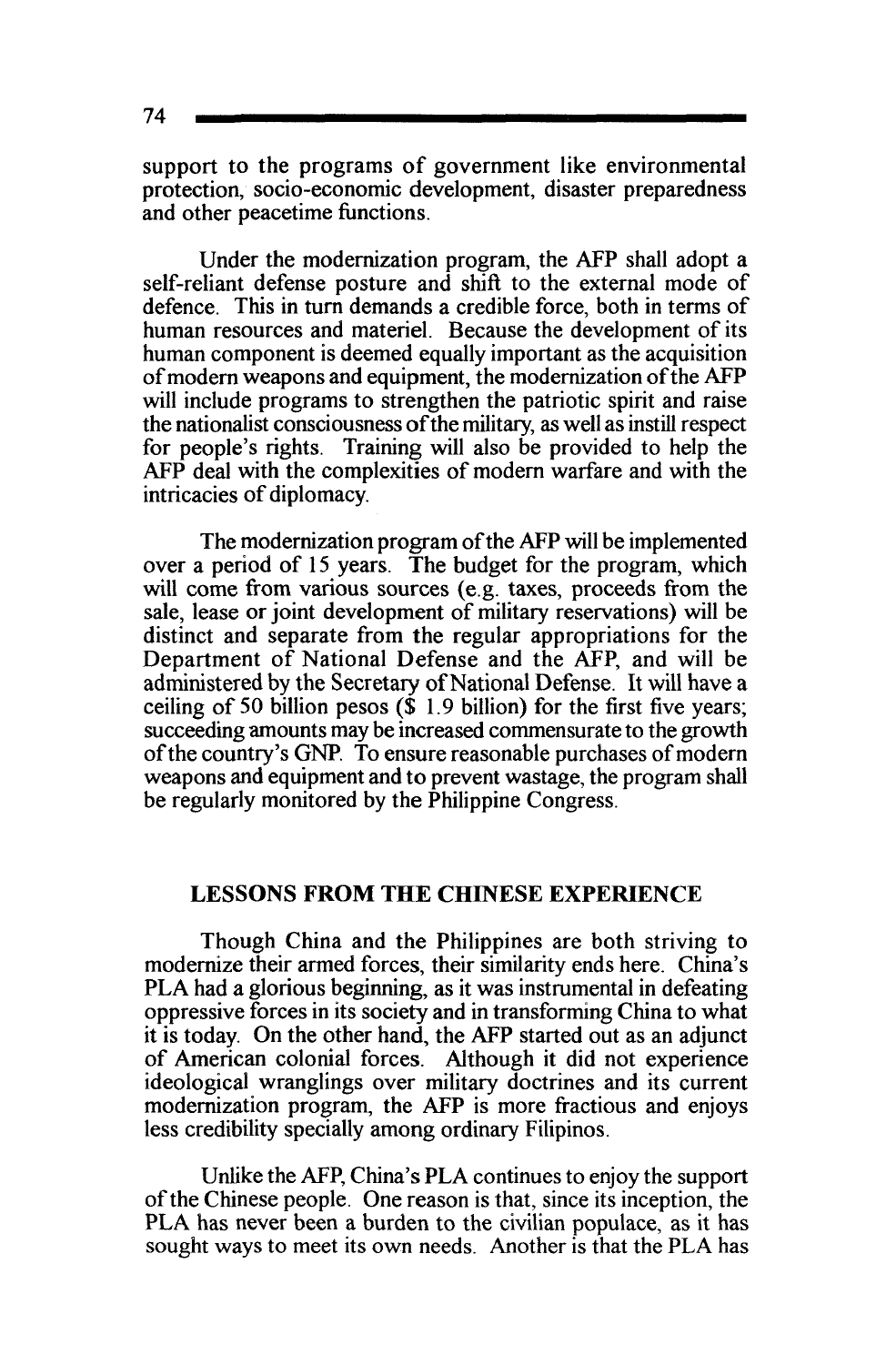been a stabilizing force in Chinese society. On the other hand, the AFP's track record has been particularly bleak, specially during the martial law period when it helped prop up Marcos' authoritarian regime. Thus, in pursuing its current modernization program, the AFP can certainly draw lessons from the experiences of China, which has shown that political will, serious visioning and longterm planning can produce a credible and well-trained military.

The idea of being prepared for any eventuality has served the Chinese in good stead. During the Cold War period, China took on the herculean challenges of feeding its millions of people and keeping out hostile forces from its territory, without relying on external help. In the wake of stories about the bomb and a third world war, China marshalled its resources and figured out how to make its own nuclear weapons as part of its deterrence<br>strategy. The Chinese also concentrated on research and The Chinese also concentrated on research and development; as a result, they were able to produce indigenous weapons and equipment as well as modified versions of foreign ones. In the process, the PLA was able to strengthen its forces.

Chinese leaders have always emphasized that an important prerequisite of military modernization is the development ofbasic industries, for only then can a strong military emerge to help guarantee continued economic growth. As one China observer puts it, "a strong military could not be grafted into a weak economy."16Today, although China can afford to invest in materiel development due to its improved economy, it has taken a prudent approach to the acquisition of modern weapons. Instead, it has focused on upgrading the education and training of the PLA. According to Xu Xiangqian, "We have seen many incidents in the history of war in which an army was defeated, not because its weapons were poor, but because its commanders had backward military thinking and directed military operations in the wrong way."

China has had its own share of political crises but has managed to surmount them. This is partly due to the PLA which, under the direction of the Party, has served as a stabilizing force. Officials who sowed intrigue and sought to take over the leadership of the Party usually failed. The PLA has therefore acted as a deterrent to intra-Party squabbles and has prevented them from going out of hand.

Chinese leaders have always emphasized that unity can be achieved and the tasks can be accomplished if the leadership of the Party is upheld by the military. Since its creation, it is the Party that has always guided the PLA and the latter has always assumed the role of a main supporter of Party decisions.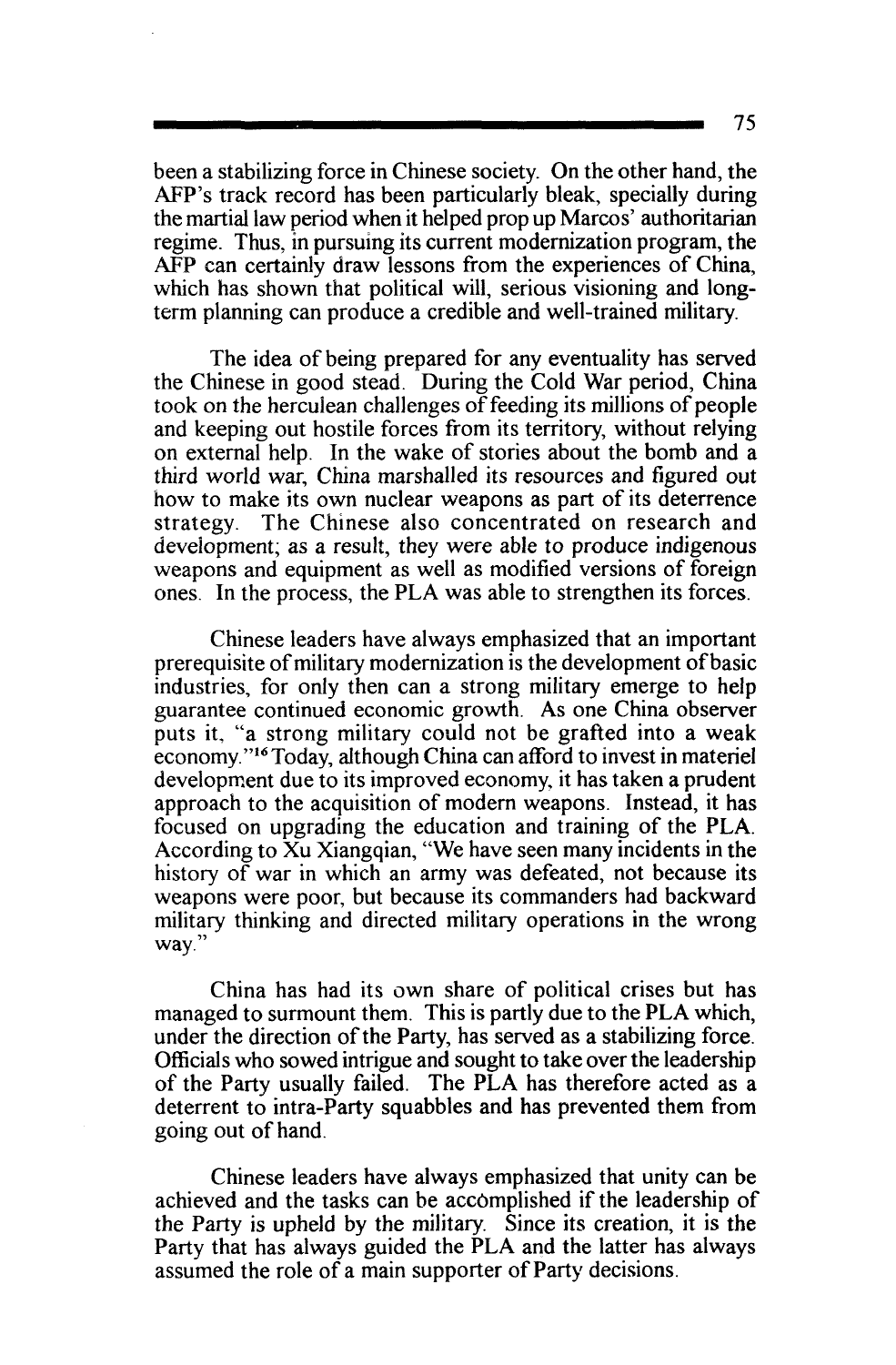The Philippines can take a cue from China's experience. It must ensure that the military upholds civilian rule and not allow any action to undermine the latter's authority. The Chinese experience shows that a military that is integrated with the people becomes a formidable force. Whether in times of peace or war, the military must build good relations with the people by looking after their welfare, by helping them overcome their difficulties and by practicing discipline in the ranks. Moreover, is expected to be caring, diligent and frugal. Only then can the people embrace the military as their own.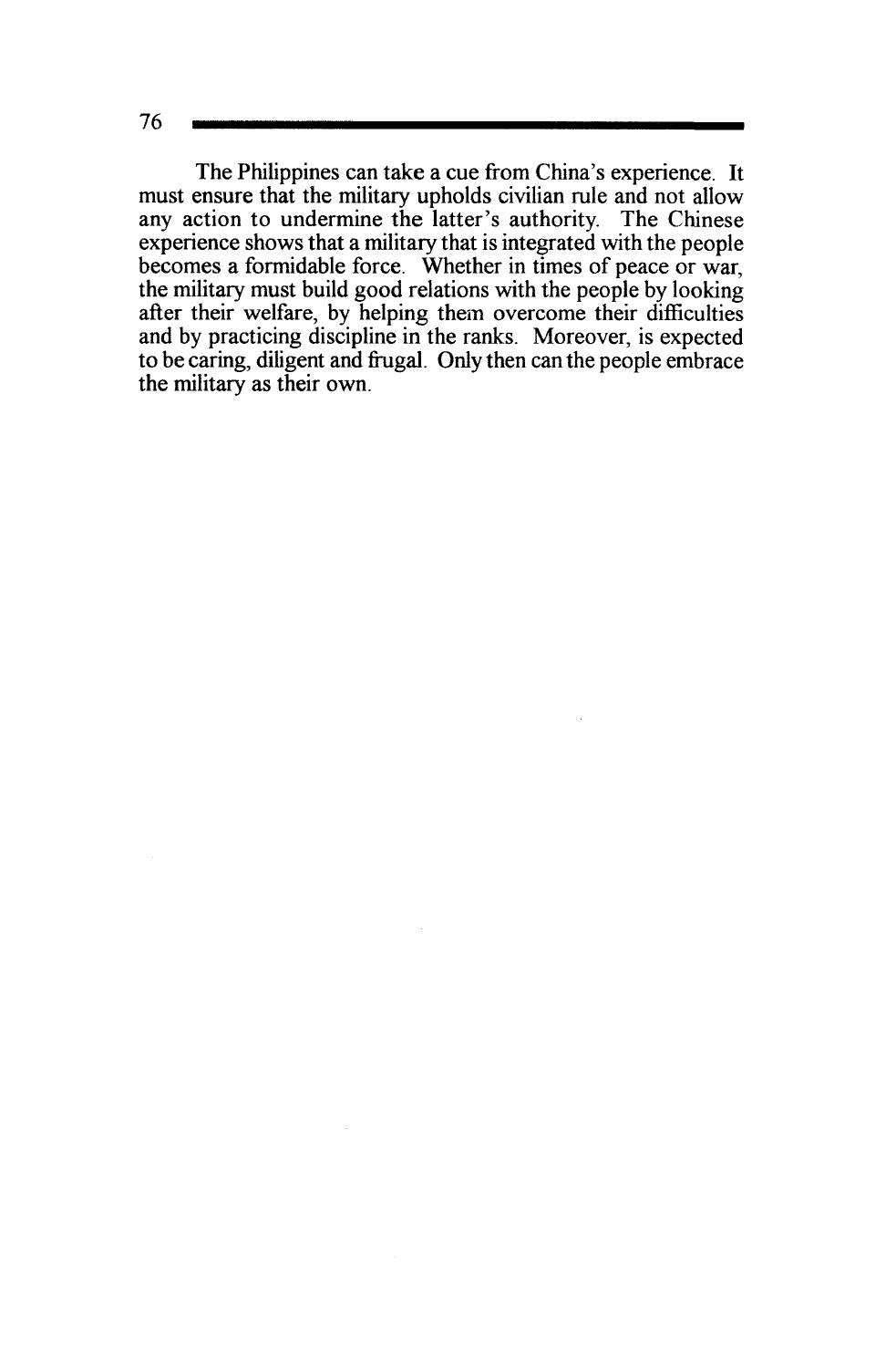## **NOTES**

- 1. Ellis Jofe. *The Chinese Army After Mao.* Cambridge, Massachussets: Harvard University Press, 1987, p. 5.
- 2. Ibid., p. 7.
- 3. Bruce B. Auster. "When Knowledge is Military Power," *US News and World Report,* 24 October 1964, p. 37.
- 4. Bernard M. Karganilla. "Yellow Peril? China's Military Modernization," *China Currents,* Vol. IV, No. 2, April-June 1993.
- 5. Richard J. Latham and K. Allen. "Defense Reform in China: The PLA Air Force," *Problems of Communism,*  May-June 1991.
- 6. MonteR. Tsullard and Eduard C. O'Dowd. "Defining the Role of the PLA in the Post-Mao Era," *Asian Survey,*  Vol. XXXVI, No. 6, June 1986, p. 715.
- 7. David Shambaugh. "The Insecurity of Security: The PLA's Evolving Doctrine and Threat Perceptions Towards 2000," *Journal of Northeast Asian Studies,* Vol. XIII, No.1, Spring 1994., p. 17.
- 8. Ibid., p. 19.
- 9. James Harris, et. al. "Interpreting Trends in Chinese Defense Spending," in *China's Economic Dilemmas in the 1990s: The Problems of Reforms, Modernization and Interdependence.* Prepared by the US Congress, 1990, p. 676.
- 10. Yan Xuetong. "China's Security After the Cold War," *Contemporary International Relations,* Vol. III, No. 5, May 1993, p. 2.
- 11. James Harris, "Interpreting Trends in Chinese Defence Spending," p. 676.
- 12. Dennis Fred Simon. "China's Acquisitions and Assimilation ofForeign Technology: Beijing's Search for Excellence," in *China's Economic Dilemmas in the 1990s, p. 577.*